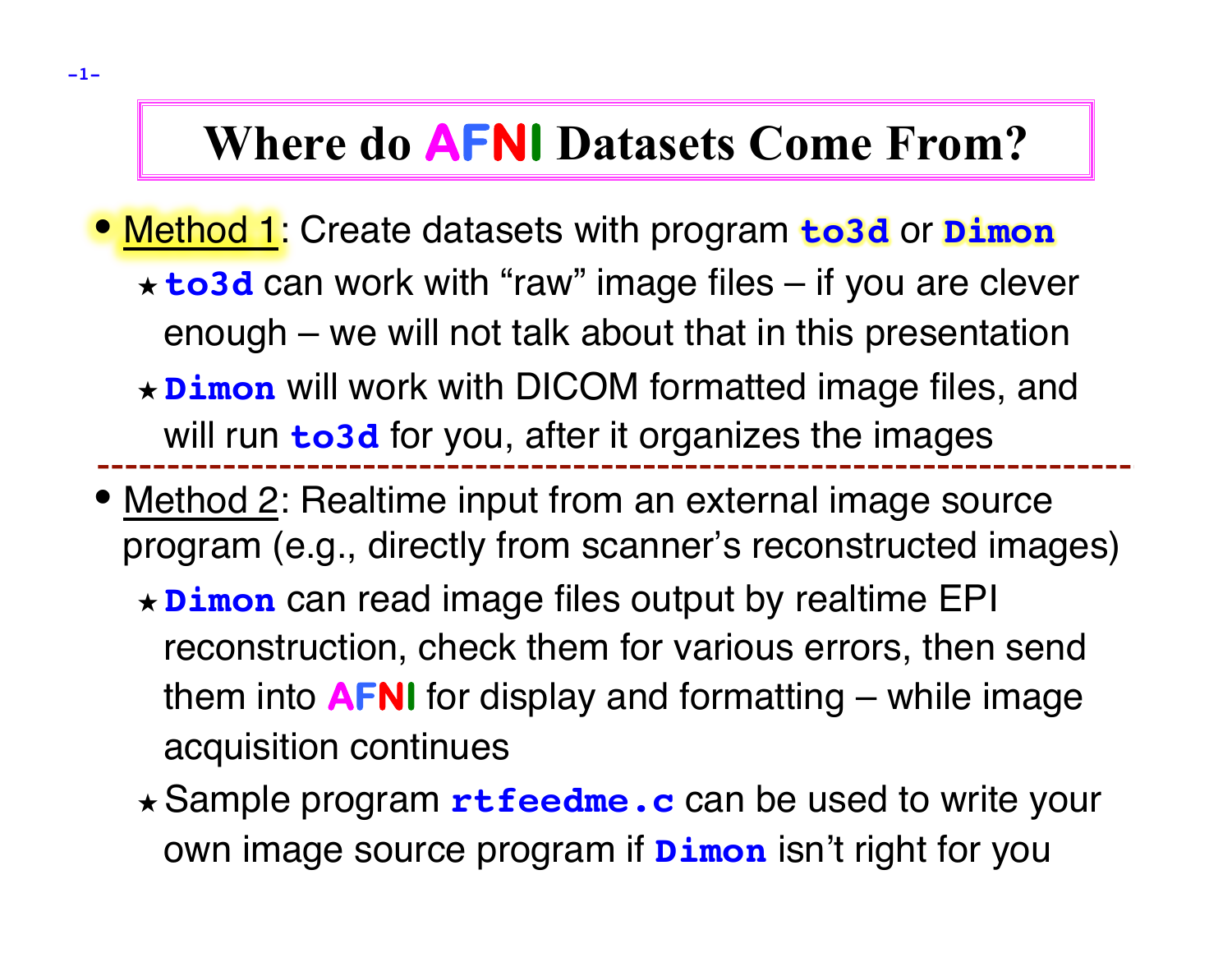# Creating **AFNI** Datasets with Program **Dimon**

- **Dimon** reads DICOM image files and assembles them into AFNI datasets (using program **to3d**)
	- ★ Can also read GEMS 5.x I-files; plus NiFTI and **AFNI** datasets if needed
- The collection of all 2D slice data forms the . BRIK file ★ An **AFNI** dataset *can* contain a single slice
- **Dimon** has many different ways of being run, to deal with different situations that come up in the input files
- But we will only have 2 simple examples (next slides)
- Program **dicom hdr** is used to write out a formatted table of the header information from a DICOM file
	- $\star$  This information can help when there are problems
		- **► Sample output near end of presentation**

**-2-**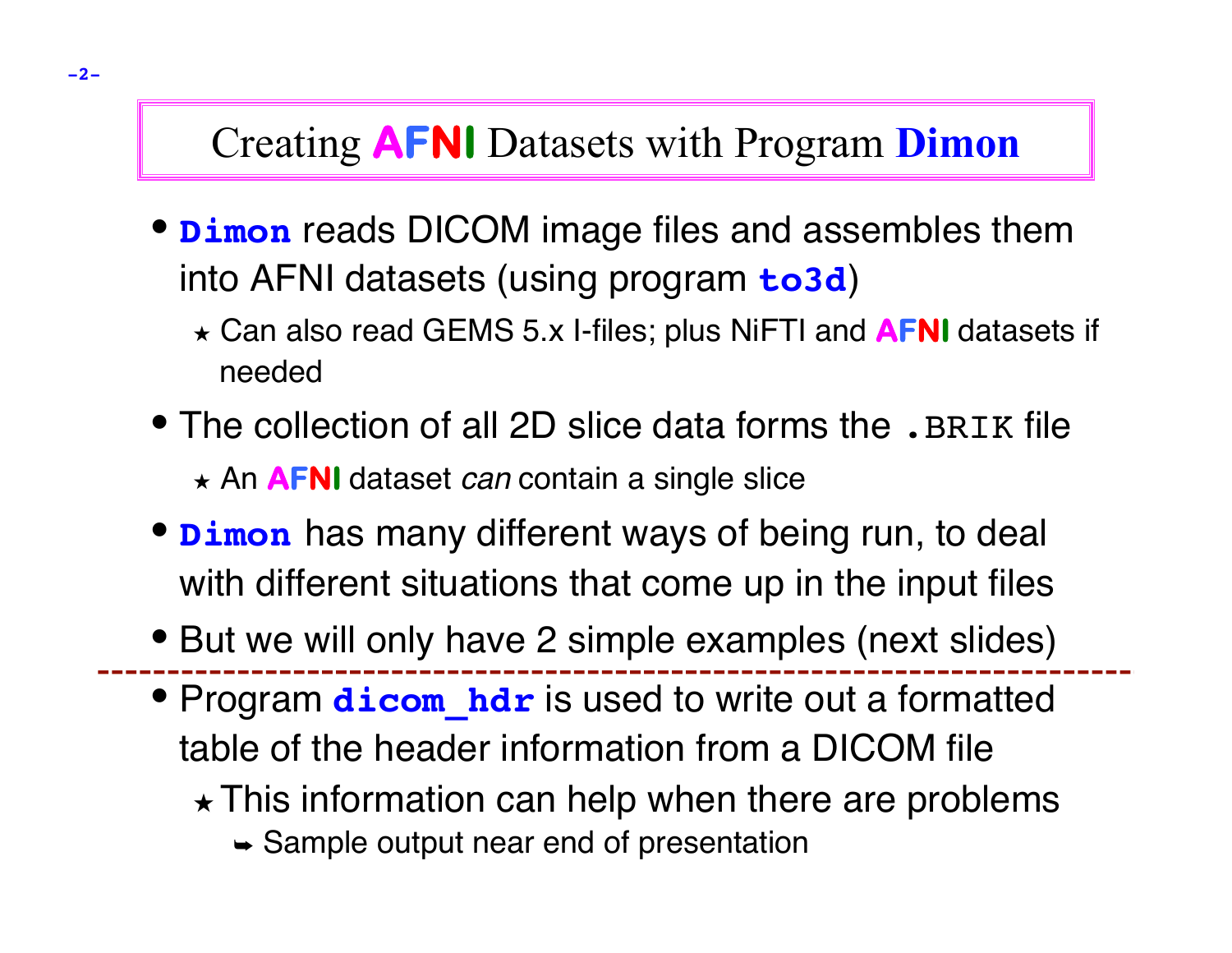# Example 1 – EPI Time Series

• Switch to the directory with the sample data:

★ **cd ~/AFNI\_data6/EPI\_run1**

• Run this command

★ **Dimon -infile\_prefix 8HR -gert\_create\_dataset**

- The **Dimon** program does these things:
	- Scan the input files (all files with names starting with **8HR**), determines where each 3D volume ends (one TR)
	- Runs **to3d** to assemble all the input files into one **AFNI**  dataset, with 68 3D volumes, each one with 34 slices
	- Saves the dataset with a default prefix name **OutBrick\_run\_003+orig**

• You can choose the output prefix yourself – see next example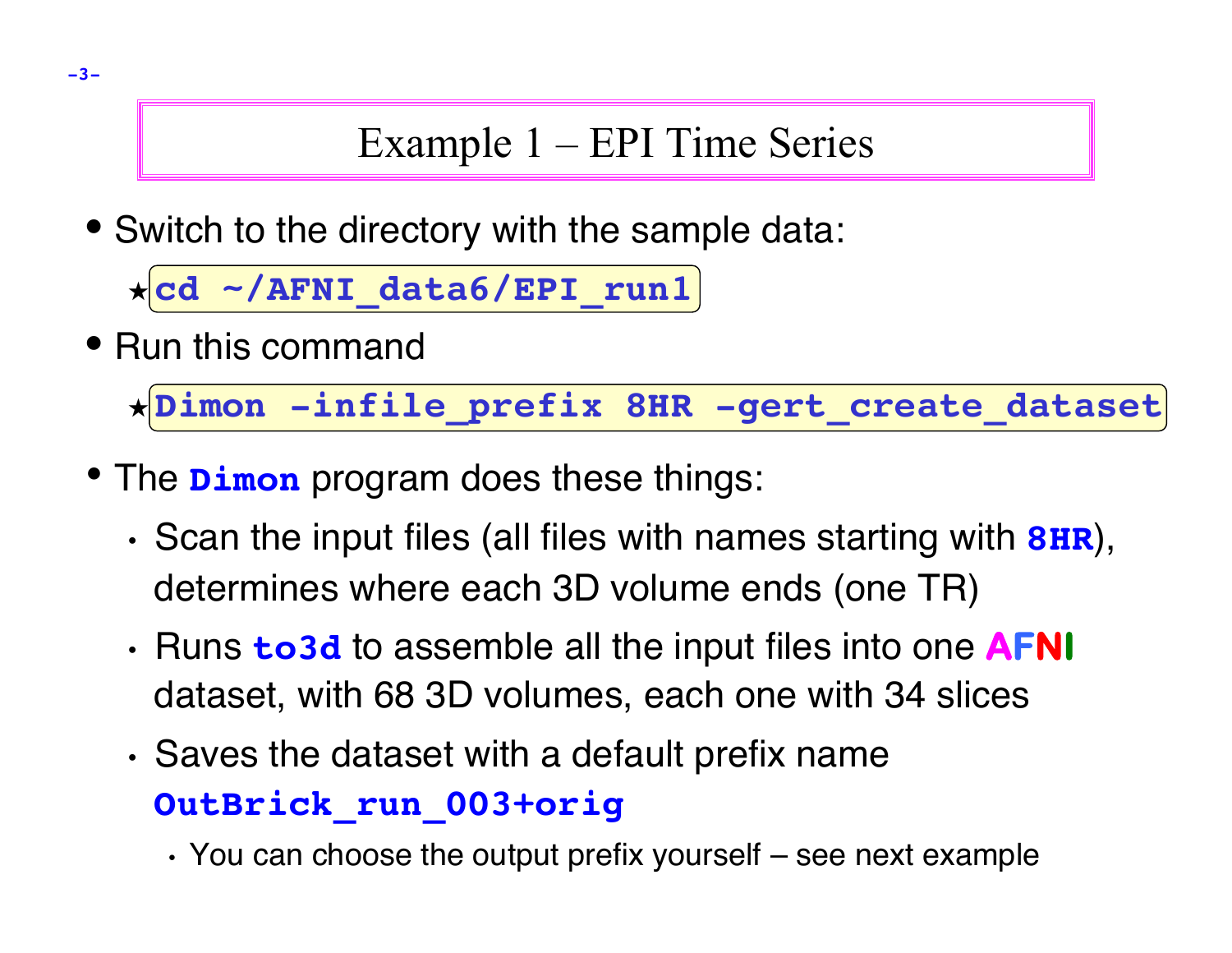# Example 2 – T1-Weighted Anatomical Volume

• Switch to the directory with the sample data:

★ **cd ~/AFNI\_data6/DICOM\_T1**

• Run this command (almost the same as Example 1)

★ **Dimon -infile\_prefix I -gert\_create\_dataset**

- The **Dimon** program fails!
	- The reason: the filenames (**I1000000**, **I1000001**, …) are not in the correct order to make up a 3D volume
	- To see this disorder (chaos 混沌), run command **aiv**  $\mathbf{I}^*$ and scroll through the slices (**aiv** = **A**FNI **I**mage **V**iewer)
- To fix this problem, the **run\_Dimon.csh** script was written
	- To run this script, type **tcsh run\_Dimon.csh**
		- See next slide for script

**-4-**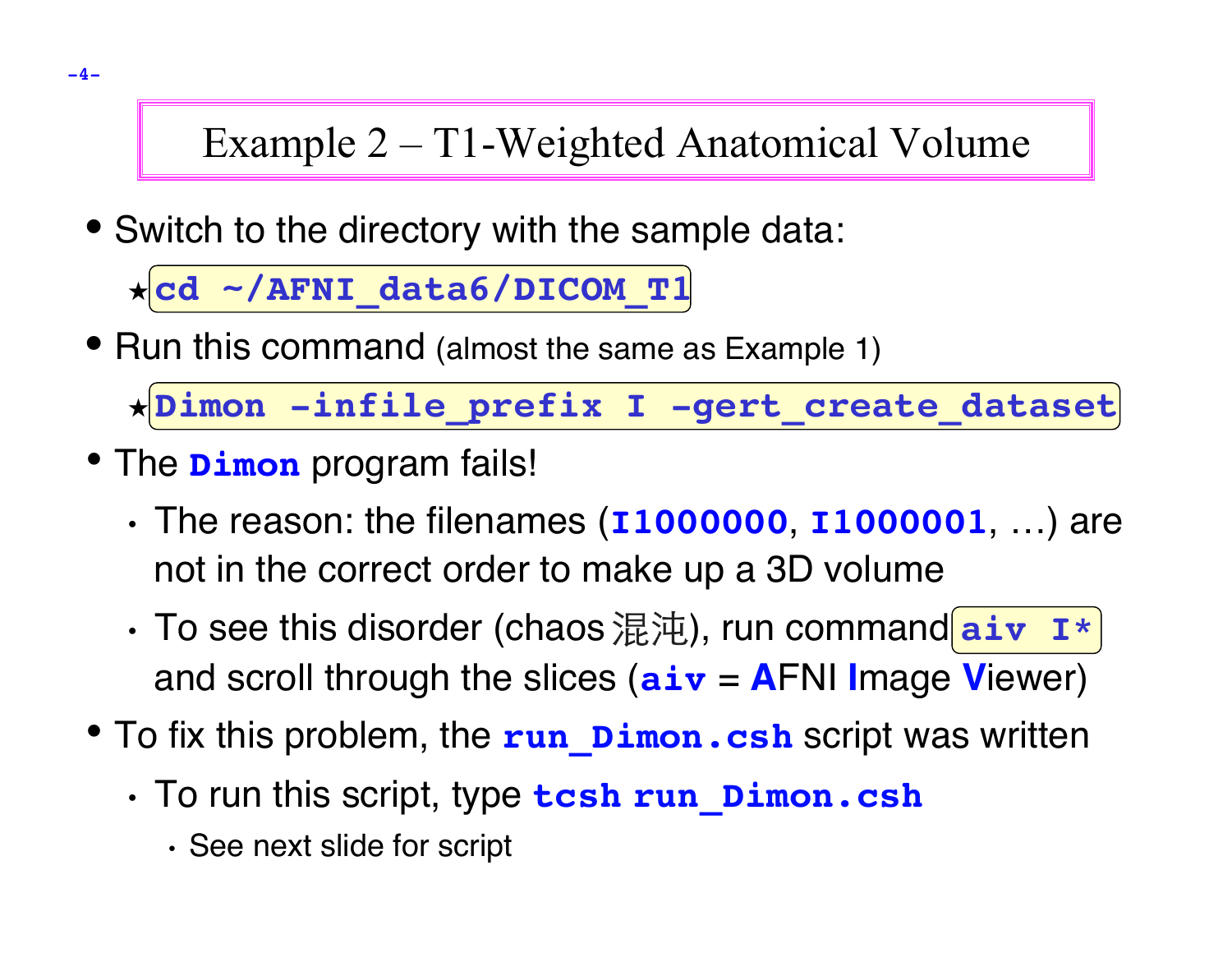#### Example 2 – **run\_Dimon.csh**

**uniq\_images I\*[0123456789] > uniq\_image\_list.txt**

**Dimon -infile\_list uniq\_image\_list.txt \**

 **-gert\_create\_dataset \**

 **-gert\_write\_as\_nifti \**

 **-gert\_to3d\_prefix T1.3D \**

 **-gert\_outdir .. \**

 **-dicom\_org \**

 **-use\_last\_elem \**

 **-save\_details Dimon.details \**

 **-gert\_quit\_on\_err**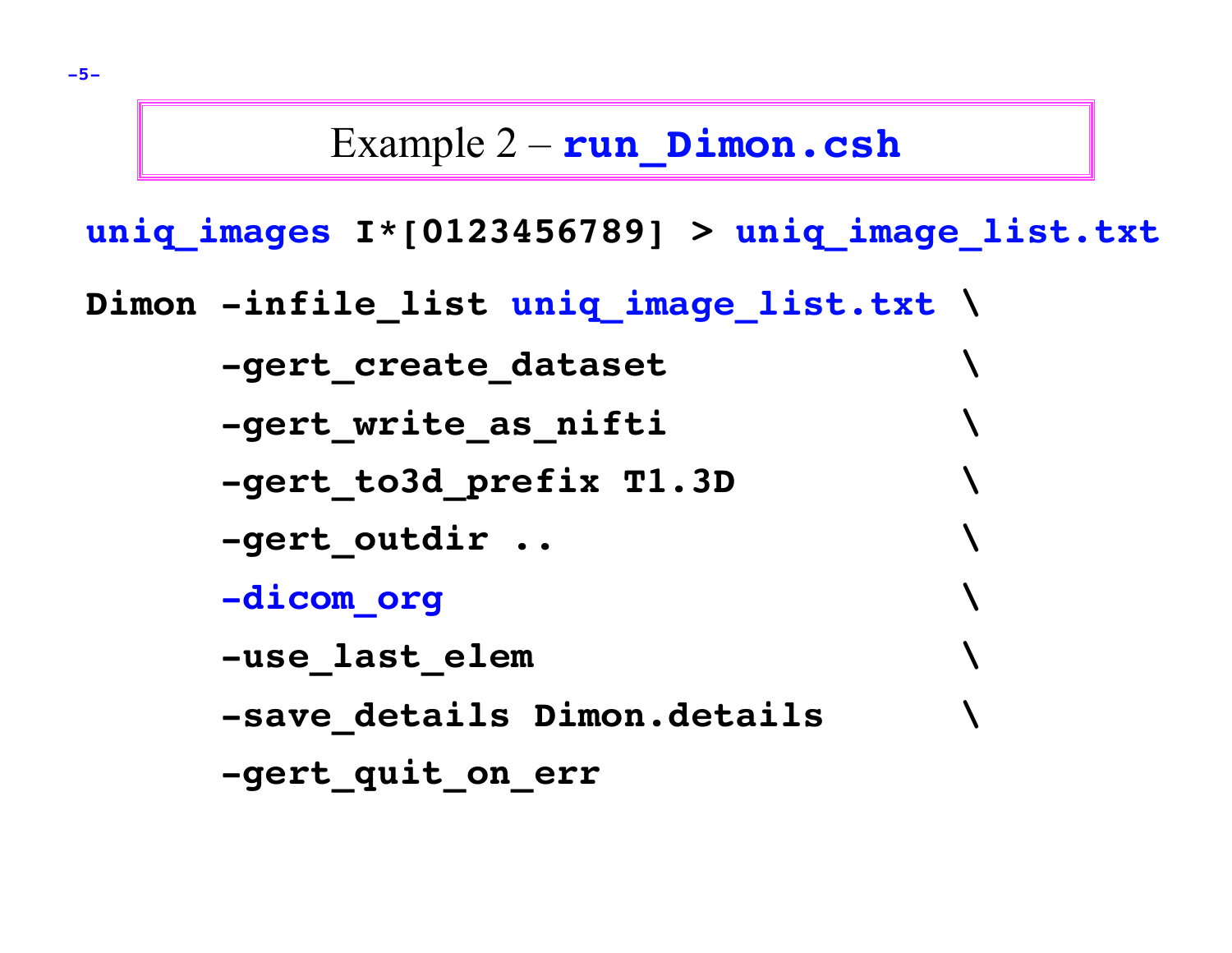### Example  $2 - \text{run}$  **Dimon.csh** – Unique Images

#### **uniq\_images I\*[0123456789] > uniq\_image\_list.txt**

 $Dimon$  -infile\_list uniq\_image\_list.txt

- **e** Example list of input image files exacts a list of files **12. November 2018 and** *unique* **images and** *unique* **images and the set of the set of the set of the set of the set of the set of the set of the set of the set of the set of the set of the set of the set of the set of the s** • From the list of input image files, creates a list of files
- To avoid a problem where systems can output more **1988** - **grade to the copy of the same mage me, but while univient** than one copy of the same image file, but with different names
- The use of **uniq\_images** is not needed in this **Example, but it was needed in some other data from the 1 - Saine scanner**<br> **Dimonstruments and all the scanner of the scanner of the scanner of the scanner of the scanner of the scanner of the scanner of the scanner of the scanner of the scanner of the scanner of the scanner** same scanner

 **-gert\_quit\_on\_err**

**-6-**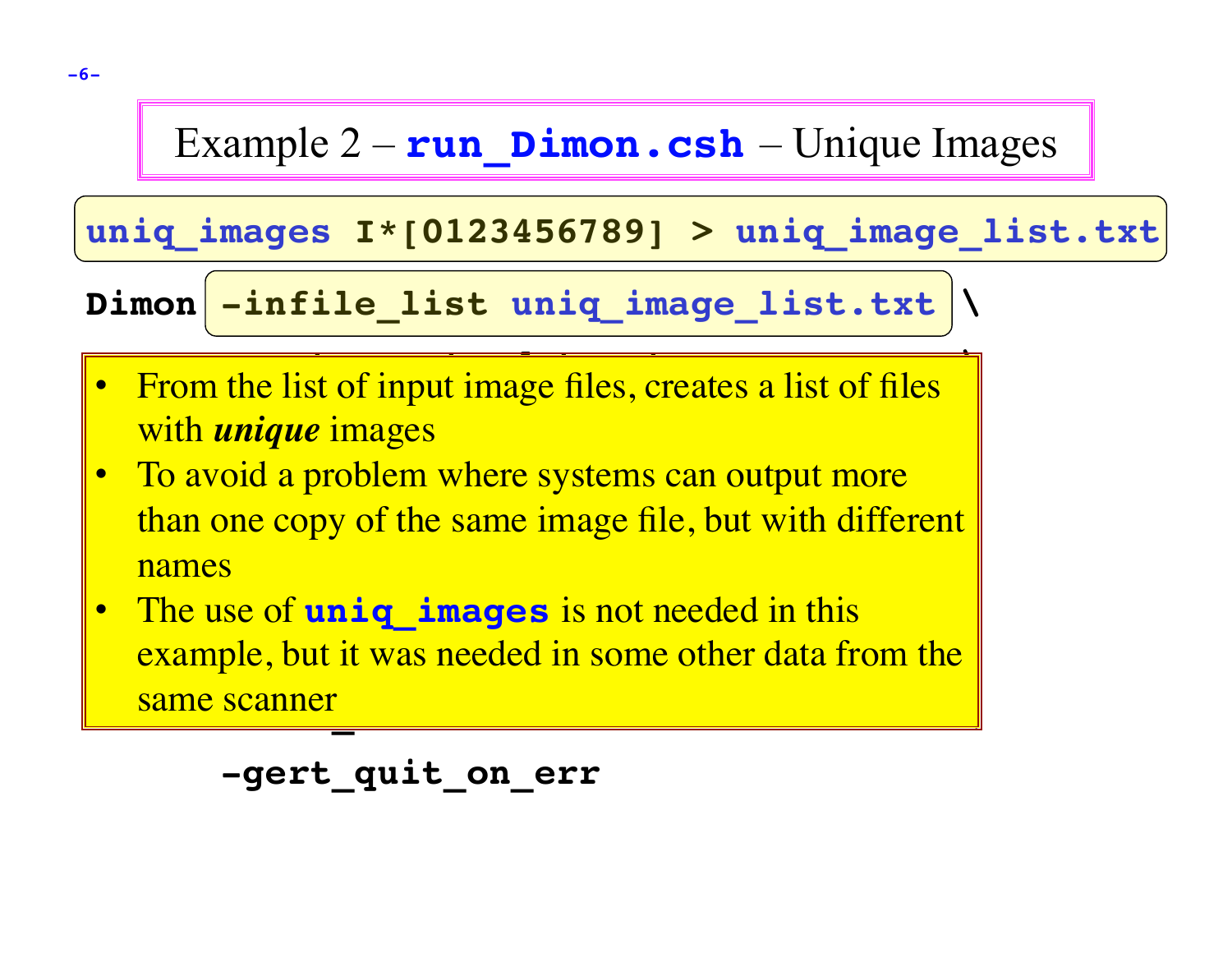### Example  $2 - \text{run}$  **Dimon.csh** – Sorting Input Files

**uniq\_images I\*[0123456789] > uniq\_image\_list.txt**

**Dimon -infile\_list uniq\_image\_list.txt \**

 **-gert\_create\_dataset \**

 **-gert\_write\_as\_nifti \**

 **-gert\_to3d\_prefix T1.3D \**

```
 -gert_outdir .. \
```
 **-dicom\_org \**

- Tells **Dimon** to organize the image files by the information **Subsequetails a ling in their DICOM headers, rather than by filenames**
- **1** This step usually fixes problem • This step usually fixes problems with slices being out of order when the scanner (or PACS) creates the filenames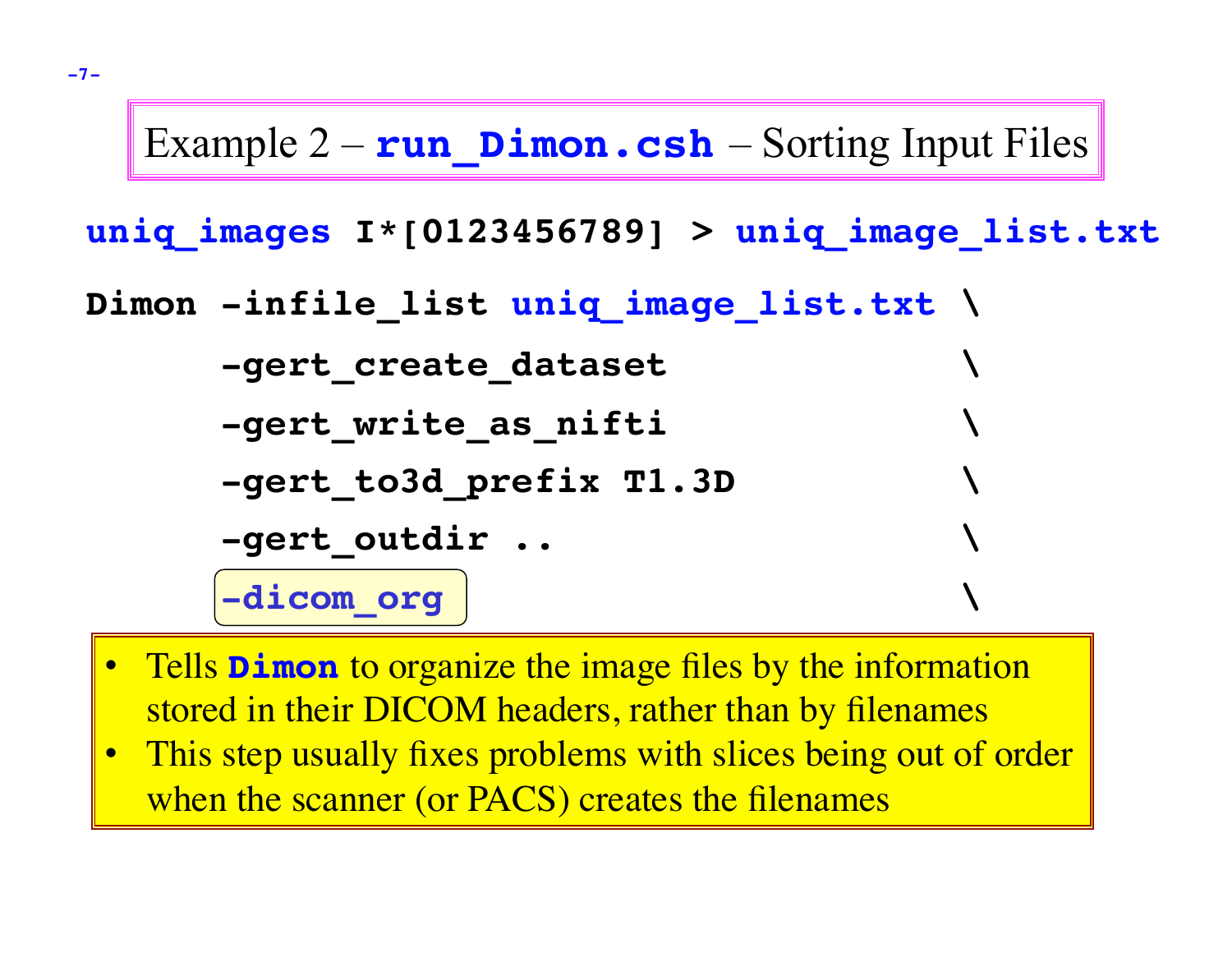#### Example 2 – **run Dimon.csh** – Other Details

**uniq\_images I\*[0123456789] > uniq\_image\_list.txt Dimon -infile\_list uniq\_image\_list.txt \ -gert\_create\_dataset \** -gert write as nifti **<------- -gert\_to3d\_prefix T1.3D \** • Prefix for output dataset-gert\_outdir .. <-------------|• Write in parent directory  **-dicom\_org \ -use\_last\_elem \ -save\_details Dimon.details \ -gert\_quit\_on\_err •** Write NiFTI output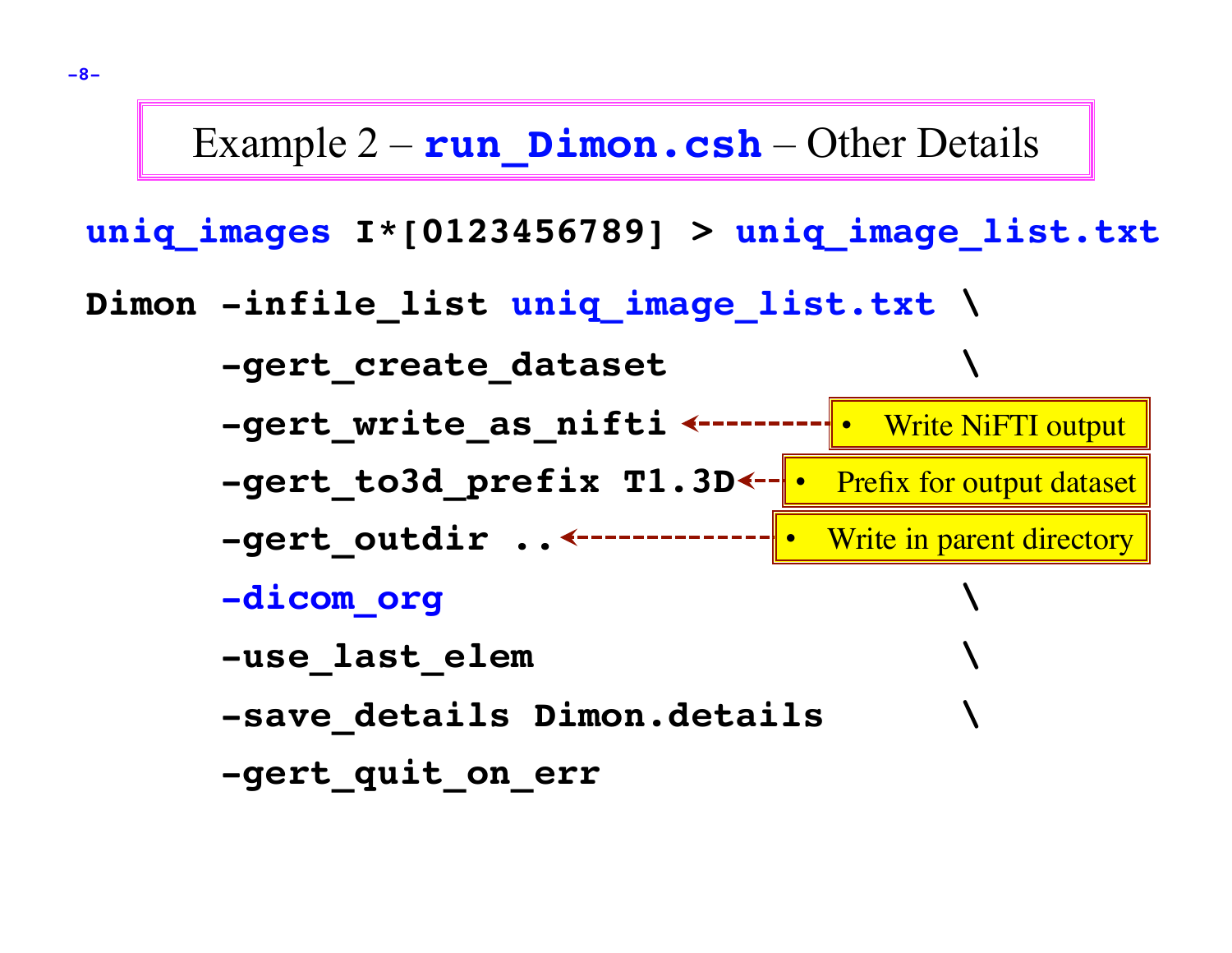### Other **Dimon** Options

- **-dicom\_org** tells **Dimon** to "organize" the files
	- Which can be used when all the files in one directory might be from different imaging runs and need to be put into different datasets
- **-sort\_method XXX** tells **Dimon** how to sort the files for arrangement in space and time (if **-dicom\_org** does not work)
	- Most useful possibilities for **XXX** are **default** and **acq\_time**
- **-save\_details PREFIX** tells **Dimon** to save the information about how the DICOM files are organized (into a few files whose names start with **PREFIX**)
	- So you can look at this information when there is a problem
	- If you need help from us, we will need these details

**-9-**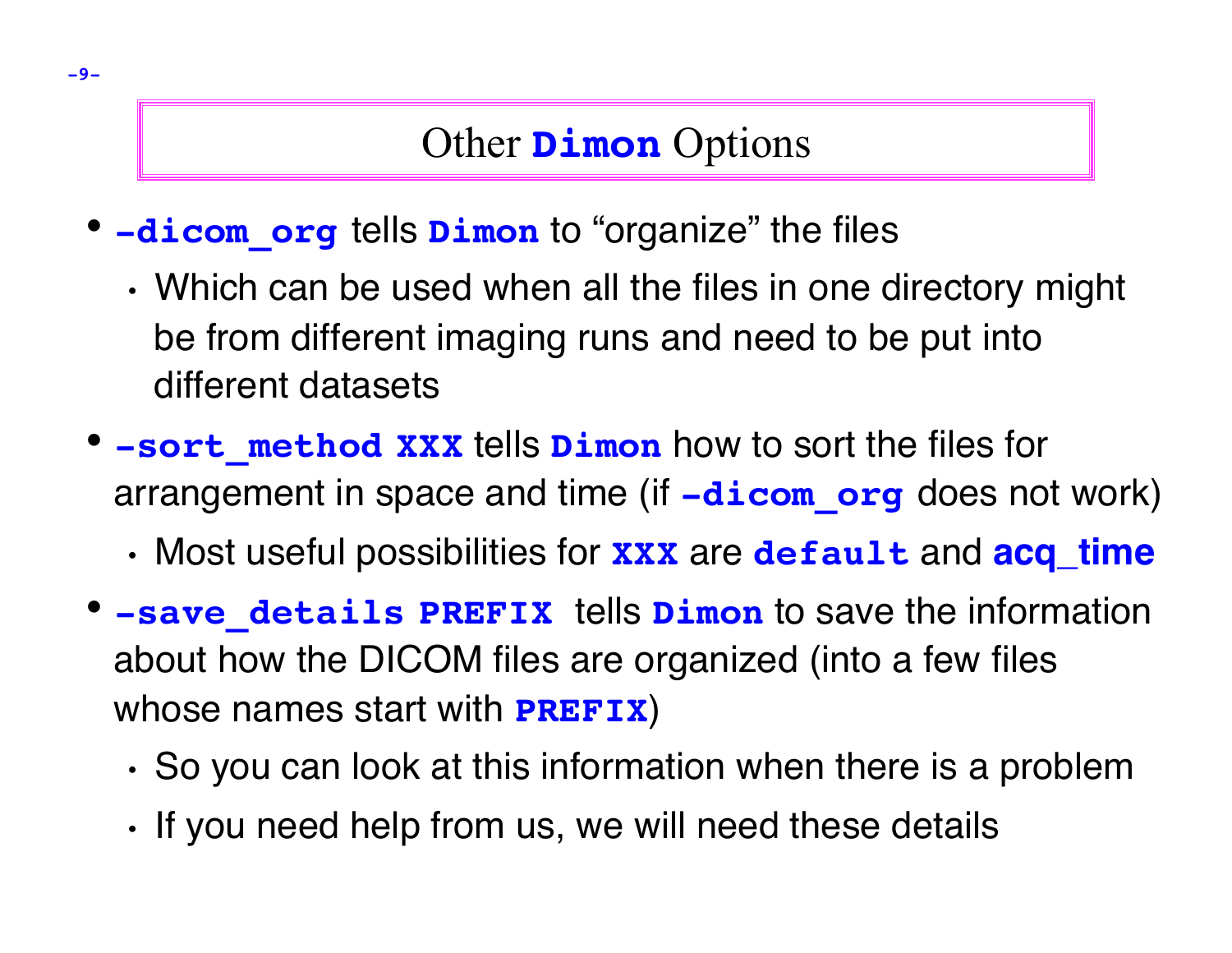### How to Use **Dimon** at Your Site

- Experiment with the program until it works for your DICOM files
	- Read the help and ask for help on the AFNI message board
- Write a script that makes **AFNI** or NiFTI datasets from the files you get from your scanner
- Keep using that script forever, or until it stops working for you
- Advanced Usage:
	- You can use the "realtime" options (**-rt -host** …) to read DICOM files written out during scanning
	- And **Dimon** will send them into the **AFNI** graphical interface, so you can look at the data and at subject head movement while the subject is still being scanned
	- **AFNI data6/realtime.demos** has 2 examples, with scripts showing how to run **Dimon** sending realtime data to **AFNI**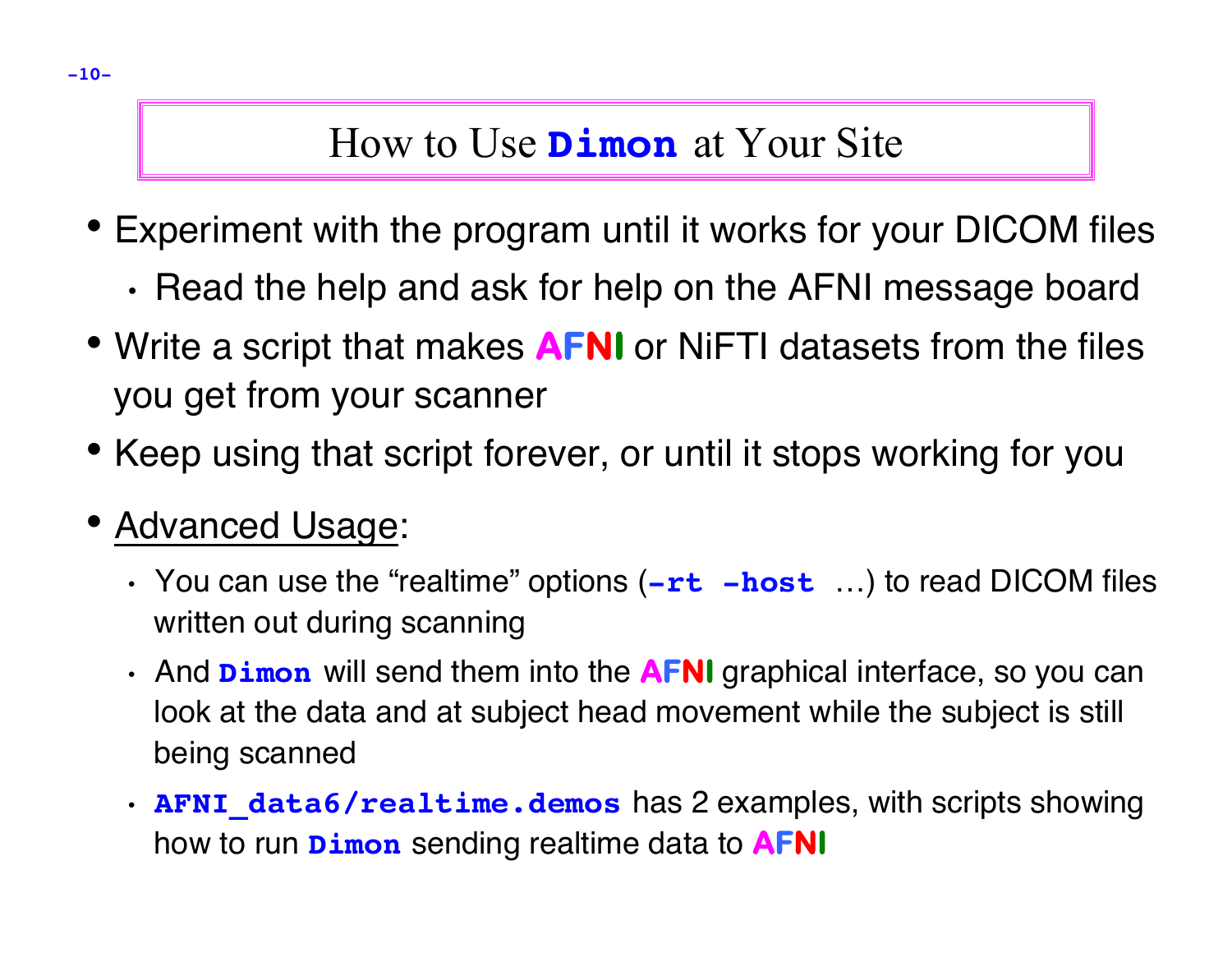## Example 3 – Using **dicom\_hdr**

- This program is for finding information in the DICOM header of an image file
	- **dicom hdr I9900000 | more** (in directory DICOM\_T1/)
	- Small part of the output (describes 2D image format)

|                                           | Group: 0028, Length: | 200   |                                             |
|-------------------------------------------|----------------------|-------|---------------------------------------------|
| 0028 0002                                 | 2 [2864              | 1 / l | IMG Samples Per Pixel// 1                   |
| 0028 0004                                 | 12 [2874             | 1 / l | IMG Photometric Interpretation//MONOCHROME2 |
| 0028 0010                                 | 2 [2894              | 1 / l | IMG Rows $/$ (256)                          |
| 0028 0011                                 | 2 [2904              | 1 / l | IMG Columns//(256)                          |
| 0028 0030                                 | 14 [2914]            | 1 / l | <b>IMG Pixel Spacing//0.9375\0.9375</b>     |
| 0028 0100                                 | 2 [2936              | 1 / l | IMG Bits Allocated// 16                     |
| 0028 0101                                 | 2 [2946              | 1 / l | IMG Bits Stored// 12                        |
| 0028 0102                                 | 2 [2956              | 1 / l | IMG High Bit// 11                           |
| 0028 0103                                 | 2 [2966              | 1 / l | IMG Pixel Representation// 0                |
| 0028 1050                                 | 2 [2976              | 1 / l | IMG Window Center//94                       |
| 0028 1051                                 | 4 [2986              | 1 / l | IMG Window Width//164                       |
| 0028 1052                                 | 2 [2998              | 1 / l | IMG Rescale Intercept//0                    |
| 0028 1053                                 | 2 [3008]             | 1 / l | IMG Rescale Slope//1                        |
| Group: 7fe0, Length:<br>131080            |                      |       |                                             |
| 7fe0 0010 131072 [17920]<br>$\frac{1}{2}$ |                      |       | PXL Pixel Data//Data on disk                |

**-11-**